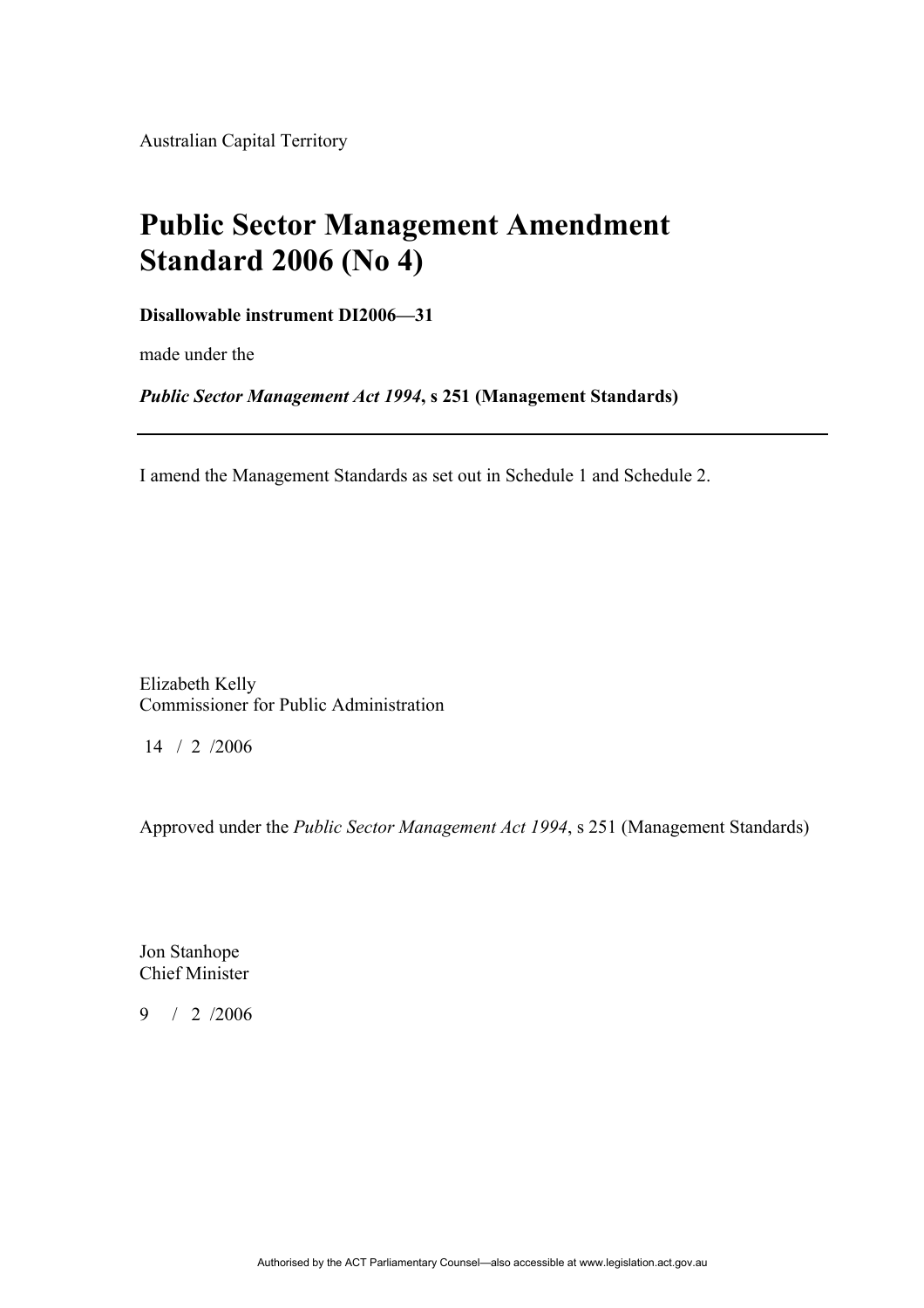| <b>PROVISION OF MANAGEMENT STANDARDS</b> |                                                  |                                                                                                        |
|------------------------------------------|--------------------------------------------------|--------------------------------------------------------------------------------------------------------|
| Part                                     | Part/Rule Description                            | <b>AMENDMENT</b>                                                                                       |
| Introduction<br>Standard                 | Part 1: Overview                                 | Omit Standard Introduction, Part 1.                                                                    |
| Introduction<br>Standard                 | Part 2, Rule 1: Words with special meaning       | Omit Standard Introduction, Part 2,<br>Rule 1.                                                         |
| Introduction<br>Standard                 | Part 2, Rule 3: General Interpretation           | Omit Standard Introduction, Part 2,<br>Rule 3.                                                         |
| Standard 3                               | Part 1, Rule 2: Commencing salary                | Omit Standard 3, Part 1, Rule 2.<br>Substitute Standard 3, Part 1,<br>Rule 2 as set out in Schedule 2. |
| Standard 3                               | Part 1, Rule 3: Salary on promotion              | Omit Standard 3, Part 1, Rule 3.<br>Substitute Standard 3, Part 1,<br>Rule 3 as set out in Schedule 2. |
| Standard 3                               | Part 2, Rule 3: Part-time temporary<br>employees | Omit Standard 3, Part 2, Rule 3.<br>Substitute Standard 3, Part 2,<br>Rule 3 as set out in Schedule 2. |
| Standard 7                               | Part 6: Planning and Land Management             | Omit Standard 7, Part 6.                                                                               |

# **SCHEDULE 1 TO DISALLOWABLE INSTRUMENT NO 2006-31**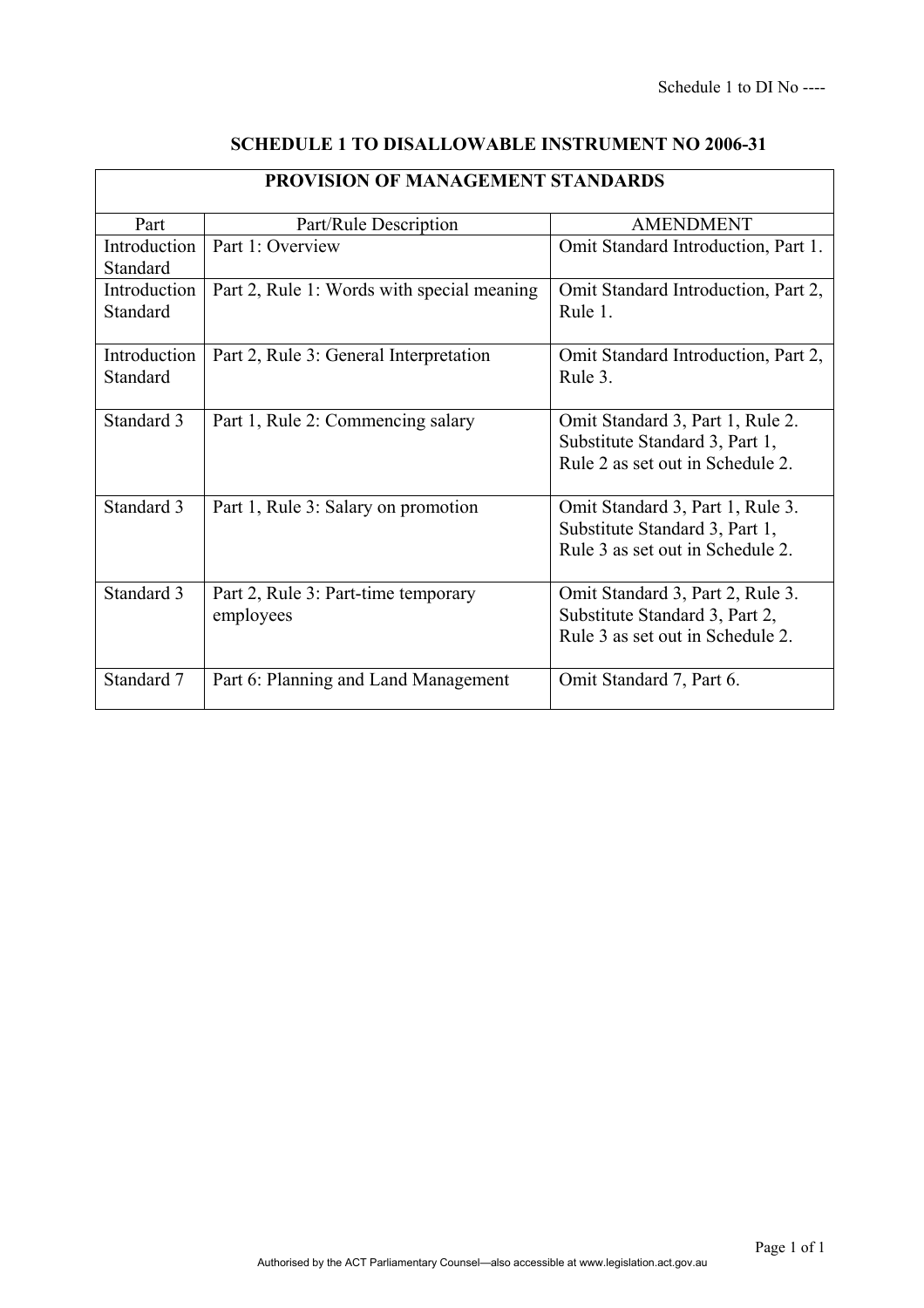## **SCHEDULE 2 TO DISALLOWABLE INSTRUMENT N02006-31**

Introduction Standard, Part 1

#### **Part 1 Revoked**

Introduction Standard, Part 2, Rule 1

#### **1. Revoked**

Introduction Standard, Part 2, Rule 3

#### **3. Revoked**

Standard 3, Part 1, Rule 2

#### **2. Salary on commencement**

An officer, on appointment, or an employee on engagement, is entitled to be paid at the minimum salary point in a salary scale that relates to the office or position they hold or occupy.

A Chief Executive may approve payment of salary to the officer or employee at a higher than the minimum salary point in the salary scale that relates to the office or position they hold or occupy, if the Chief Executive considers, in all of the circumstances, that the officer or employee should be paid at the higher salary level.

In exercising this discretion, the Chief Executive will take into consideration, where relevant, the following factors:

- relevant qualifications;
- relevant work and personal experience;
- current salary;
- the ability of the person to make an immediate contribution to the position; and
- difficulties in the attraction and retention of suitable staff.

#### Standard 3, Part 1, Rule 3

#### **3. Salary on promotion**

Subject to the rules about incremental advancement set in Standard 3, Part 3, an officer, on promotion is entitled to be paid at the minimum salary point in a salary scale that relates to the office they hold or occupy.

A Chief Executive may approve payment of salary to the officer at a higher than the minimum salary point in the salary scale that relates to the office they hold or occupy, if the